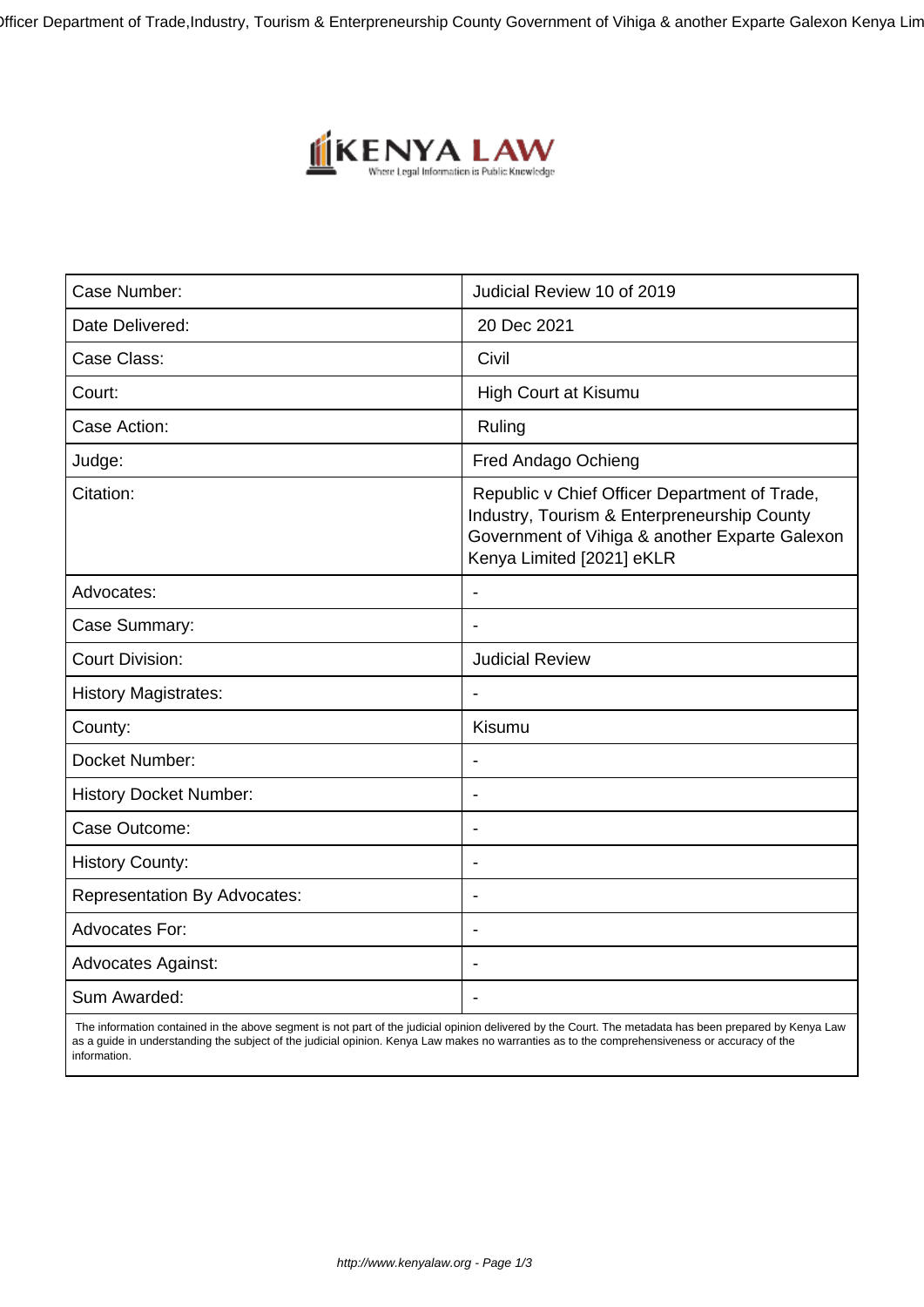)fficer Department of Trade, Industry, Tourism & Enterpreneurship County Government of Vihiga & another Exparte Galexon Kenya Lin

# **REPUBLIC OF KENYA**

# **IN THE HIGH COURT OF KENYA AT KISUMU**

#### **JUDICIAL REVIEW NO. 10 OF 2019**

**REPUBLIC...................................................................................................................APPLICANT**

### **VERSUS**

# **CHIEF OFFICER DEPARTMENT OF TRADE,**

**INDUSTRY, TOURISM & ENTERPRENEURSHIP**

**COUNTY GOVERNMENT OF VIHIGA.........................1ST RESPONDENT**

**COUNTY EXECUTIVE COMMITTEE**

**MEMBER FOR FINANCE**

**COUNTY GOVERNMENT OF VIHIGA......................2ND RESPONDENT**

**EXPARTE APPLICANT:**

**GALEXON KENYA LIMITED**

# **RULING**

The application before me is for the cancellation of the Bonds which had been granted to **GILBERT VIDIJA** and **ALFRED INDECHE**, so that Warrants of Arrest should thereafter issue against them.

**1.** The application is simple and straightforward.

**2.** If the Respondents had effected payment to the exparte Applicant, they would have purged their contempt; and therefore there would be no reason to cancel their bonds.

**3.** However, if the Respondents have defaulted in making payment, they would be continuing their contempt of the Court; and the Court would have no option but to cancel the bonds.

**4.** The 1<sup>st</sup> Respondent, **GILBERT VIDIJA** swore an affidavit on 24<sup>th</sup> March 2021, asserting that Kshs 17,000,000/= had been paid to the Law Firm of **KMK LAW ADVOCATES**, who were representing the exparte Applicant herein.

**5.** However, he further deponed thus;

*"4. THAT as County Government funds are usually in the Custody of the Central Bank of Kenya and the Controller of Budget Nairobi, on behalf of the County Government, the Controller of Budget Nairobi has been duly notified to release the funds to the Vihiga Development Fund for transmission to the Ex-Parte Applicant.*